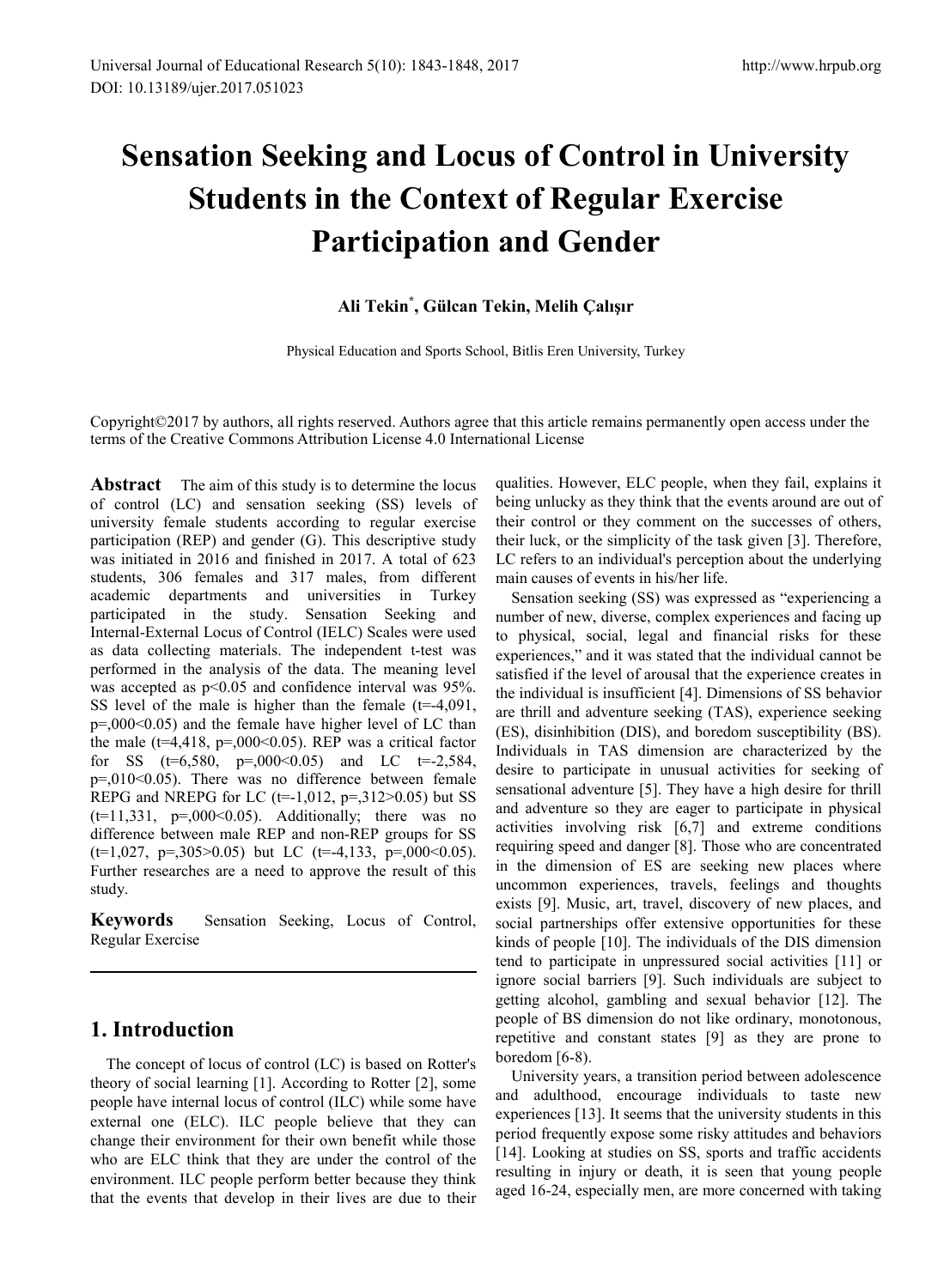the highest risks [15]. In addition, it was suggested that gender is a variable that affects risk taking behaviors and that males have a higher level of SS than females [16, 17]. In the study of college students' SS level, regardless of sport participation; males were higher than females and controlling gender; athletes were higher than non-athletes [18].

When the subject is LC, in one study it is revealed that male and female athletes have different LC scores; female ones have higher level of ILC than men. Additionally, there is a meaningful and positive relationship between physical strength, fitness perceptions and LC [19]. According to the result of another study, there is a relationship between locus of control and the leisure activities of university students. The students who have ILC spend more time on sporting activities than those who have ELC [20]. Thus, the aim of this research is to determine the LC and SS level of university students according to regular exercise participation (REP) and gender (G) variables. The following questions will be tried to be answered in line with the purpose of the research:

- 1. Is there any significant difference between the mean SS and LC score of male and female groups in terms of gender?
- 2. Is there any significant difference between the mean SS and LC score of male and female groups in terms of REP?
- 3. Is there any significant difference in the mean SS and LC score in male group for gender?
- 4. Is there any significant difference in the mean SS and LC score in male group for REP?

## **2. Materials and Methods**

This descriptive study was initiated in 2016 and finished in 2017. A total of 623 students, 306 women and 317 men, from different academic departments and universities in Turkey participated in the study. The inclusion criteria were to be 18 years of age or older and voluntary. REP was determined by self-report. Those who declared that they exercise 30-45 minutes at least three days a week in a moderate level were considered as regular exercisers. Data gathering material were Sensation Seeking and Internal-External Locus of Control Scales. The scales applications were made in the form of a plenary session under the supervision of researchers. Before applications, the researchers explained the purpose of the study and reminded the principle of voluntary participation to the students.

#### **Sensation Seeking Scale (SSS):**

SSS, developed by Zuckerman [21], is a widely used scale to determine SS. The adaptation study of SSS to Turkish population (validity and reliability) was performed (total internal consistency coefficient 0.82) by Öngen [22]. SSS consists of a total of 40 items and 4 sub-dimensions, each of which contains 10 items with A and B options. TAS sub-dimension reflects the desire to do exciting unusual activities with speed and dangerous behaviors (items: 3, 11, 16, 17, 20, 21, 23, 28, 38, and 40). ES dimension includes an unusual way of life, a seeking for new and different experiences, and expressions about an unusual lifestyle (4, 6, 9, 10, 14, 18, 19, 22, 26, and 37). The DIS dimension includes items that reflect the need to engage in social or sex-related activities by consuming alcohol or similar substances (1, 12, 13, 25, 29, 30, 32, 33, 35, and 36). BS consists of the items 2, 5, 7, 8, 15, 24, 27, 31, 34, and 39 which are about routine and boring activities or states that express dislike of monotonous and dull people. The Scores obtained from the scale can range from 0-40. The scores over 20 mean that the level of SS is higher than average.

#### **Rotter's Internal-External Locus of Control Scale (RIELCS)**

RIELCS was developed by Rotter [22] and adaptation study (reliability and validity) to Turkish population were conducted by Dağ [23]. The scale shows the position of the individuals' control expectations on the internality-externality dimension; it measures the general expectation or belief of an individual on whether the reinforcements are in the control of inner or outer (chance or fortune) forces. The scale consists of 29 forced-choice items (a, and b). Six of them (1, 8, 14, 19, 24, and 27) are fillers, 23 keyed (score range is 0 to 23). The increase in score points to external locus of control. The internal reliability score of the scale was 0.71. The measurement reliability of its scale was found significant with negative and positive values ( $r=0.29$ ,  $p<0.001$ ;  $r=0.21$ ,  $p<0.001$ ) [24].

In the analysis of data obtained from scale applications the independent samples t-test was used by SPSS package program. The independent samples t-test compares the means of two independent groups in order to determine whether there is a statistical evidence that the associated population means are significantly different. The independent samples t-test are parametric tests. Frequency, mean scores, standard deviation, standard error mean, degree of freedom and mean difference were given. The meaning level was accepted as  $p<0.05$  and confidence interval was 95%.

## **3. Findings**

As seen in Table 1, the mean SS score of male group is higher than that of female  $(t=4,091, p=.000<0.05)$  while the mean LC score of male is lower than that of female  $(t=4,418, p=.000<0.05)$ , meaning that there are significant differences in group comparisons of SS and LC levels in terms of gender.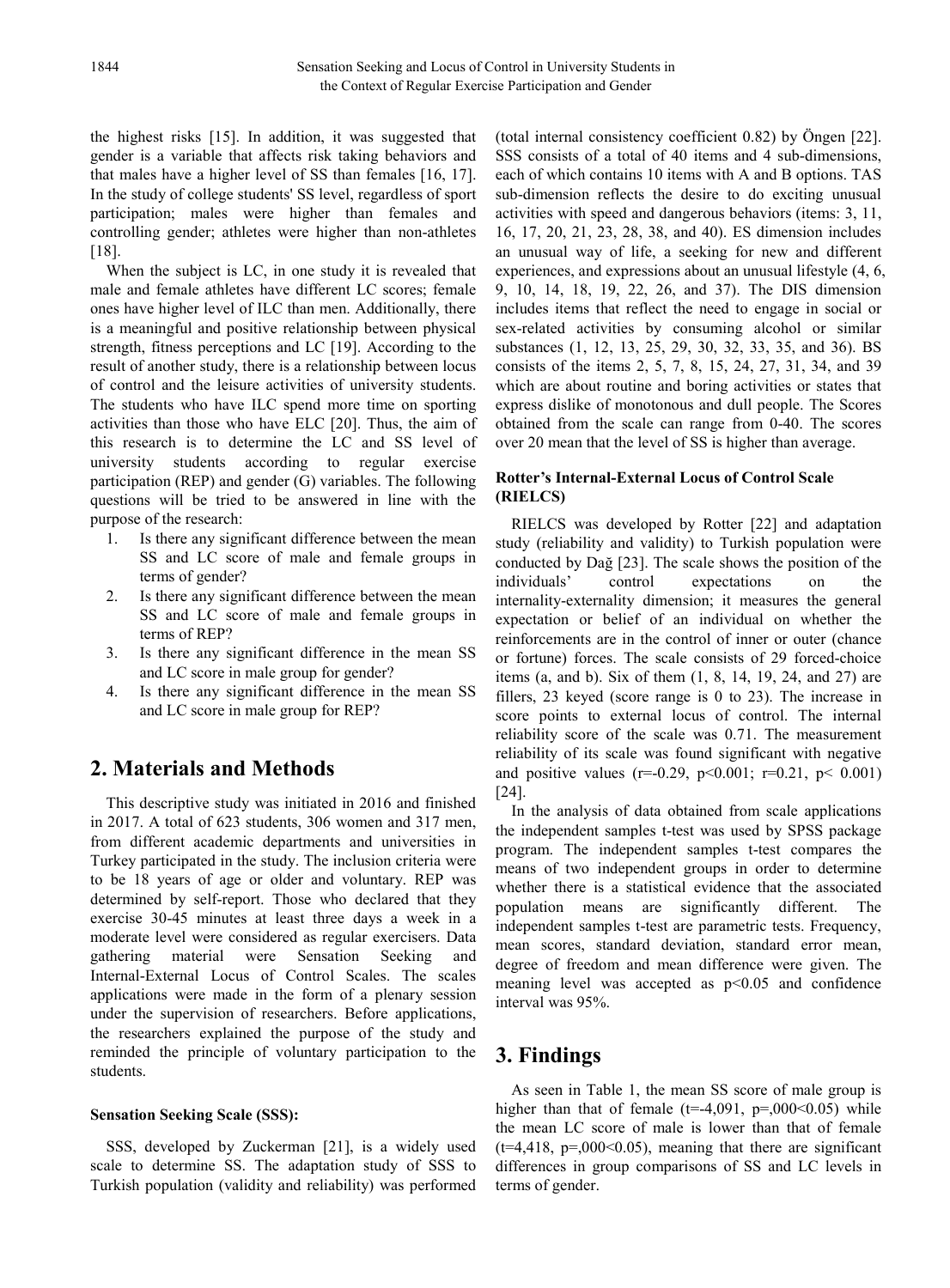| Variables  | Groups | n   | $\overline{\mathbf{x}}$ | sd    | $se$ <sub>m</sub> | t-test   |     |                                                             |         |  |
|------------|--------|-----|-------------------------|-------|-------------------|----------|-----|-------------------------------------------------------------|---------|--|
|            |        |     |                         |       |                   |          | df  | md                                                          | p       |  |
|            | Female | 306 | 7,39                    | 1,922 | .110              |          |     | $-412$<br>$-.587$<br>$-.646$<br>$-596$<br>$-2,318$<br>1,248 | $,003*$ |  |
| <b>BS</b>  | Male   | 317 | 7,80                    | 1,929 | ,108              | $-2,988$ | 621 |                                                             |         |  |
| <b>DIS</b> | Female | 306 | 7,24                    | 2,625 | ,150              | $-3,454$ | 621 |                                                             | $.001*$ |  |
|            | Male   | 317 | 7,82                    | 2,277 | ,127              |          |     |                                                             |         |  |
| ES         | Female | 306 | 6,92                    | 2,358 | ,134              | $-2,668$ | 621 |                                                             | $,008*$ |  |
|            | Male   | 317 | 7.57                    | 2,309 | ,129              |          |     |                                                             |         |  |
|            | Female | 306 | 7.08                    | 2,143 | ,122              | $-3,276$ | 621 |                                                             | $,001*$ |  |
| <b>TAS</b> | Male   | 317 | 7.67                    | 2,390 | ,134              |          |     |                                                             |         |  |
| <b>SS</b>  | Female | 306 | 28,55                   | 6,893 | ,394              | $-4,091$ | 621 |                                                             | $000*$  |  |
|            | Male   | 317 | 30,87                   | 7,237 | ,406              |          |     |                                                             |         |  |
|            | Female | 306 | 14,34                   | 3,665 | ,209              |          | 621 |                                                             | $,000*$ |  |
| LC         | Male   | 317 | 13,10                   | 3,387 | ,190              | 4,418    |     |                                                             |         |  |

**Table 1.** Result of Group Comparisons according as Gender

**Table 2.** Group Comparisons of Total Participants for REP

| Variables  | Groups       |     | $\overline{\mathbf{x}}$ | sd    |                 | t-test   |     |                                                     |         |
|------------|--------------|-----|-------------------------|-------|-----------------|----------|-----|-----------------------------------------------------|---------|
|            |              | n   |                         |       | se <sub>m</sub> |          | df  | md                                                  | p       |
| <b>BS</b>  | <b>REPG</b>  | 295 | 8,081                   | 1,905 | ,110            | 5,290    | 631 | 1,026<br>1,224<br>,717<br>,820<br>3,657<br>$-0.738$ | $0.00*$ |
|            | <b>NREPG</b> | 328 | 7,054                   | 2,799 | ,154            |          |     |                                                     |         |
| <b>DIS</b> | <b>REPG</b>  | 295 | 7,901                   | 1,696 | ,098            |          | 631 |                                                     | $,000*$ |
|            | <b>NREPG</b> | 328 | 6,676                   | 2,690 | ,148            | 6,710    |     |                                                     |         |
|            | <b>REPG</b>  | 295 | 7.979                   | 1,549 | ,090            |          |     |                                                     | $000*$  |
| ES         | <b>NREPG</b> | 328 | 7,262                   | 2,176 | .120            | 4,692    | 631 |                                                     |         |
|            | <b>REPG</b>  | 295 | 7,816                   | 1,829 | ,106            | 4,532    |     |                                                     | $000*$  |
| TAS        | <b>NREPG</b> | 328 | 6,997                   | 2,577 | ,142            |          | 631 |                                                     |         |
| <b>SS</b>  | <b>REPG</b>  | 295 | 31,661                  | 5,166 | ,300            |          | 631 |                                                     | $,000*$ |
|            | <b>NREPG</b> | 328 | 28,003                  | 8,194 | ,452            | 6,580    |     |                                                     |         |
| LC         | <b>REPG</b>  | 295 | 13,325                  | 3,710 | ,216            |          |     |                                                     |         |
|            | <b>NREPG</b> | 328 | 14,064                  | 3,423 | ,189            | $-2,584$ | 631 |                                                     | $,010*$ |

When Table 2 which shows group comparisons of all participants for REP is examined, it is seen that the mean SS score of REPG is higher than that of NREPG (t=6,580, p=,000<0.05), whereas REPG's average LC score is lower than that of NREPG (t=-2,584, p=,010<0.05). These results prove the significant differences between groups for SS and LC.

| Variables  |              |     | $\overline{\mathbf{x}}$ | sd    |                   | t-test   |     |          |         |  |
|------------|--------------|-----|-------------------------|-------|-------------------|----------|-----|----------|---------|--|
|            | Groups       | n   |                         |       | $se$ <sub>m</sub> |          | df  | md       | p       |  |
| <b>BS</b>  | <b>REPG</b>  | 122 | 8,073                   | 2,013 | .182              | 1,513    | 315 | ,396     | ,131    |  |
|            | <b>NREPG</b> | 195 | 7,676                   | 2,420 | ,173              |          |     |          |         |  |
| <b>DIS</b> | <b>REPG</b>  | 122 | 7,901                   | 2,022 | ,183              |          | 315 | ,532     | $.046*$ |  |
|            | <b>NREPG</b> | 195 | 7.369                   | 2,455 | ,175              | 2,007    |     |          |         |  |
|            | <b>REPG</b>  | 122 | 7,704                   | 1,879 | ,170              | $-.726$  | 315 | $-161$   | ,468    |  |
| ES         | <b>NREPG</b> | 195 | 7,866                   | 1.961 | ,140              |          |     |          |         |  |
| <b>TAS</b> | <b>REPG</b>  | 122 | 7,795                   | 2,207 | ,199              | ,688     | 315 | ,189     | ,492    |  |
|            | <b>NREPG</b> | 195 | 7,605                   | 2,500 | ,179              |          |     |          |         |  |
|            | <b>REPG</b>  | 122 | 31,401                  | 6,592 | ,596              |          |     |          |         |  |
| <b>SS</b>  | <b>NREPG</b> | 195 | 30,543                  | 7,610 | ,545              | 1,027    | 315 | ,858     | ,305    |  |
| LC         | <b>REPG</b>  | 122 | 12,131                  | 3,044 | ,275              | $-4,133$ | 315 | $-1,576$ | $,000*$ |  |
|            | <b>NREPG</b> | 195 | 13,707                  | 3,456 | ,247              |          |     |          |         |  |

**Table 3.** Comparisons of Male Participants according as REP

The result of group comparisons for the variable of REP in males is an evidence that there is not any difference for SS  $(t=1,027, p=.305>0.05)$  but for LC  $(t=.4,133, p=.000<0.05)$  between REPG and NREPG groups.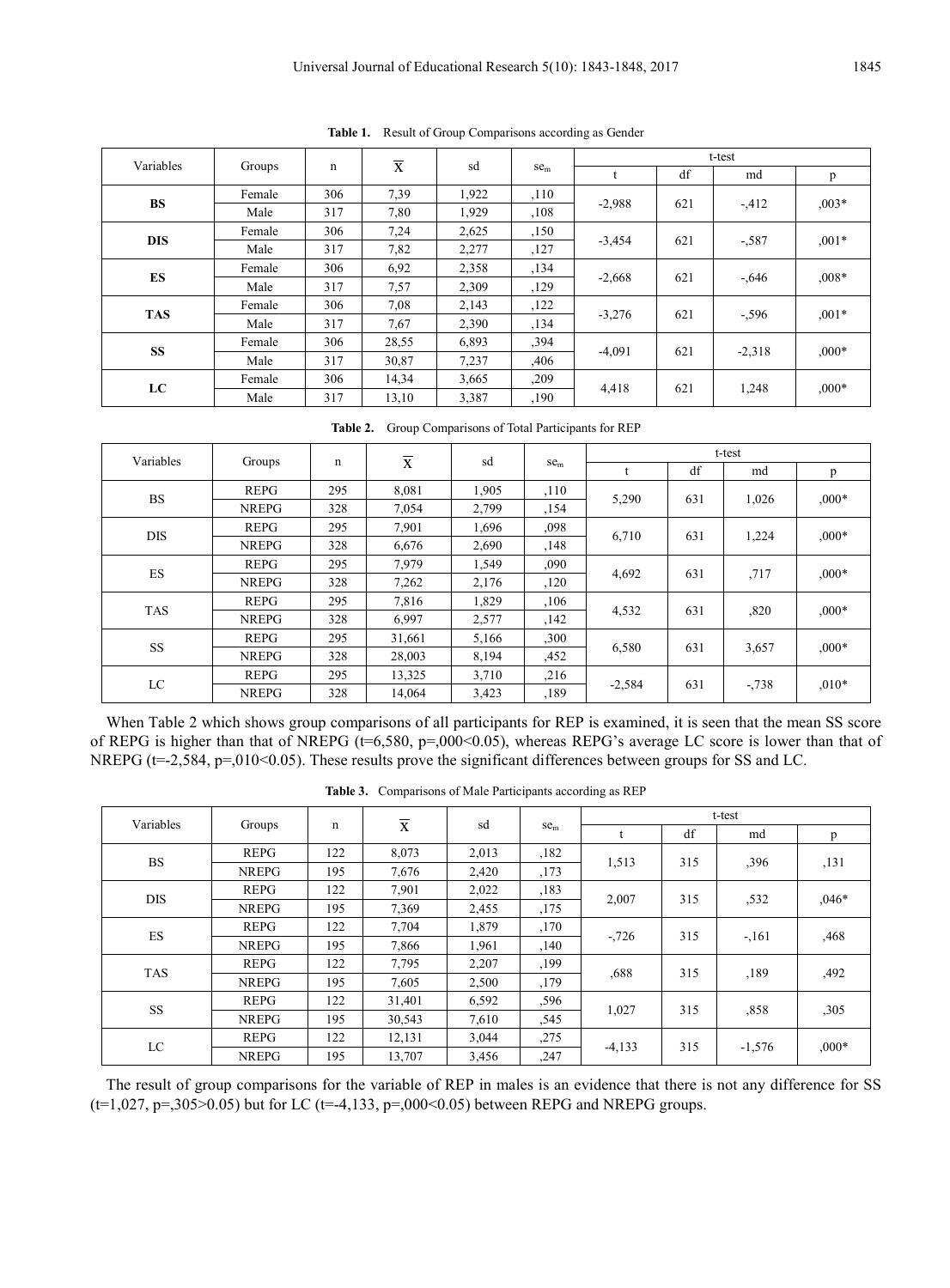#### 1846 Sensation Seeking and Locus of Control in University Students in the Context of Regular Exercise Participation and Gender

| Variables  |              |     | $\overline{\mathbf{X}}$ | sd    |                 | t-test   |     |                                                     |         |  |
|------------|--------------|-----|-------------------------|-------|-----------------|----------|-----|-----------------------------------------------------|---------|--|
|            | Groups       | n   |                         |       | se <sub>m</sub> | t        | df  | md                                                  | p       |  |
|            | <b>REPG</b>  | 173 | 8,086                   | 1,832 | ,139            |          |     | 1,943<br>2,240<br>1,797<br>1,727<br>7,565<br>$-418$ | $,000*$ |  |
| <b>BS</b>  | <b>NREPG</b> | 133 | 6,142                   | 3,065 | ,265            | 6,893    | 304 |                                                     |         |  |
| <b>DIS</b> | <b>REPG</b>  | 173 | 7,901                   | 1,429 | ,108            | 9,325    | 304 |                                                     | $,000*$ |  |
|            | <b>NREPG</b> | 133 | 5,661                   | 2,707 | ,234            |          |     |                                                     |         |  |
|            | <b>REPG</b>  | 173 | 8,173                   | 1,236 | ,093            | 9,109    |     |                                                     | $,000*$ |  |
| ${\rm ES}$ | <b>NREPG</b> | 133 | 6,375                   | 2,179 | ,189            |          | 304 |                                                     |         |  |
| <b>TAS</b> | <b>REPG</b>  | 173 | 7,832                   | 1,513 | ,115            | 7,612    | 304 |                                                     | $,000*$ |  |
|            | <b>NREPG</b> | 133 | 6,105                   | 2,434 | ,211            |          |     |                                                     |         |  |
| <b>SS</b>  | <b>REPG</b>  | 173 | 31,843                  | 3,869 | ,294            |          | 304 |                                                     | $,000*$ |  |
|            | <b>NREPG</b> | 133 | 24,278                  | 7,596 | ,658            | 11,331   |     |                                                     |         |  |
| LC         | <b>REPG</b>  | 173 | 14,167                  | 3,910 | ,297            | $-1,012$ | 304 |                                                     | , 312   |  |
|            | <b>NREPG</b> | 133 | 14,586                  | 3,319 | ,287            |          |     |                                                     |         |  |

**Table 4.** Comparisons of Female Participants according as REP

The result of group comparisons for the variable of REP in females exposed that there is not any difference between REPG and NREPG for LC  $(t=1,012, p=.312>0.05)$ whereas, significant differences is observed in SS  $(t=11,331)$ , p=,000<0.05).

#### **4. Conclusions**

In this part of the study, the analysis results were evaluated according to the current literature.

#### **Male-Female Comparisons for SS and LC:**

In the comparison of male and female groups for SS, we found that the mean SS scores of male group were higher than those of female  $(t=4.091, p=.000<0.05$ . In Turkey, girls are in many ways more disadvantaged than boys because they have to deal more with barriers in areas such as education, leisure, information and gathering full participation. All these conditions lead to serious and sometimes dramatic consequences for girls in Turkey. Especially girls cannot clearly reveal their social identities for reasons such as conservative social norms, domestic responsibilities or social adjustment problems. If we ignore the biological factors, one of the possible reasons why males' level of SS is higher than that of females may be the substantial disadvantages that exist in Turkey for girls. Girls may have denied both practice and perceptual sense of SS activities due to family and social pressures or lack of tolerance. This result of our study is consistent with the results of the studies which concluded that males are higher than women in SS level [25-27]. In a study interests and preferences of SS, Buswell and James [28] examined 332 students of a university who were majoring in health, physical education, recreation and elementary education; the results referred to significantly higher scores for males

in SS.

And it is also found that the mean LC scores of male group lower than those of female  $(t=4,418, p=.000<0.05)$ . As stated before, internal locus of control is simply expressed as the attribution to the external factors as the causes of success and failure of an individual. It is not surprising that females living in these aforesaid social conditions have more internal locus of control than males. While males can act more independently to participate in all kind of activities such as cultural, recreational, sports, and social, females try to move away from the problem by obeying external orders and prohibitions (expectation from the family, social environment and society) against criticisms that may arise. It is normal in this situation to make females more dependent on others and the environment. When the studies on the control locus of university students are examined, there are also research results that do not support as much as the studies supporting the results obtained in this research. On one hand, Malki [29], Akbulut [30] and Terzi [31] found in the samples of students from different Turkish universities that male are more internally locus of control than males, on the other hand, there were no differences in the locus of control scores between male and female university students in the studies of Yagısan [32], Durna and Sentürk [20], Basol and Turkoglu, [33], Saracaloğlu and Yılmaz [34], Saracaloğlu, Serin and Bozkurt [35] and Cengil [36].

#### **SS and LC according to Regular Sports Participation**

We also found that regular exercise participation was a critical factor for the sample of the study as the participants of REP group exposed have higher level of SS  $(t=6,580,$  $p=0.00<0.05$  and lower level of LC than those of non-REP  $(t=2,584, p=0.010<0.05)$ . In-group comparisons for female, there were no difference between REP and non-REP for LC  $(t=1,012, p=.312>0.05)$  whereas, significant differences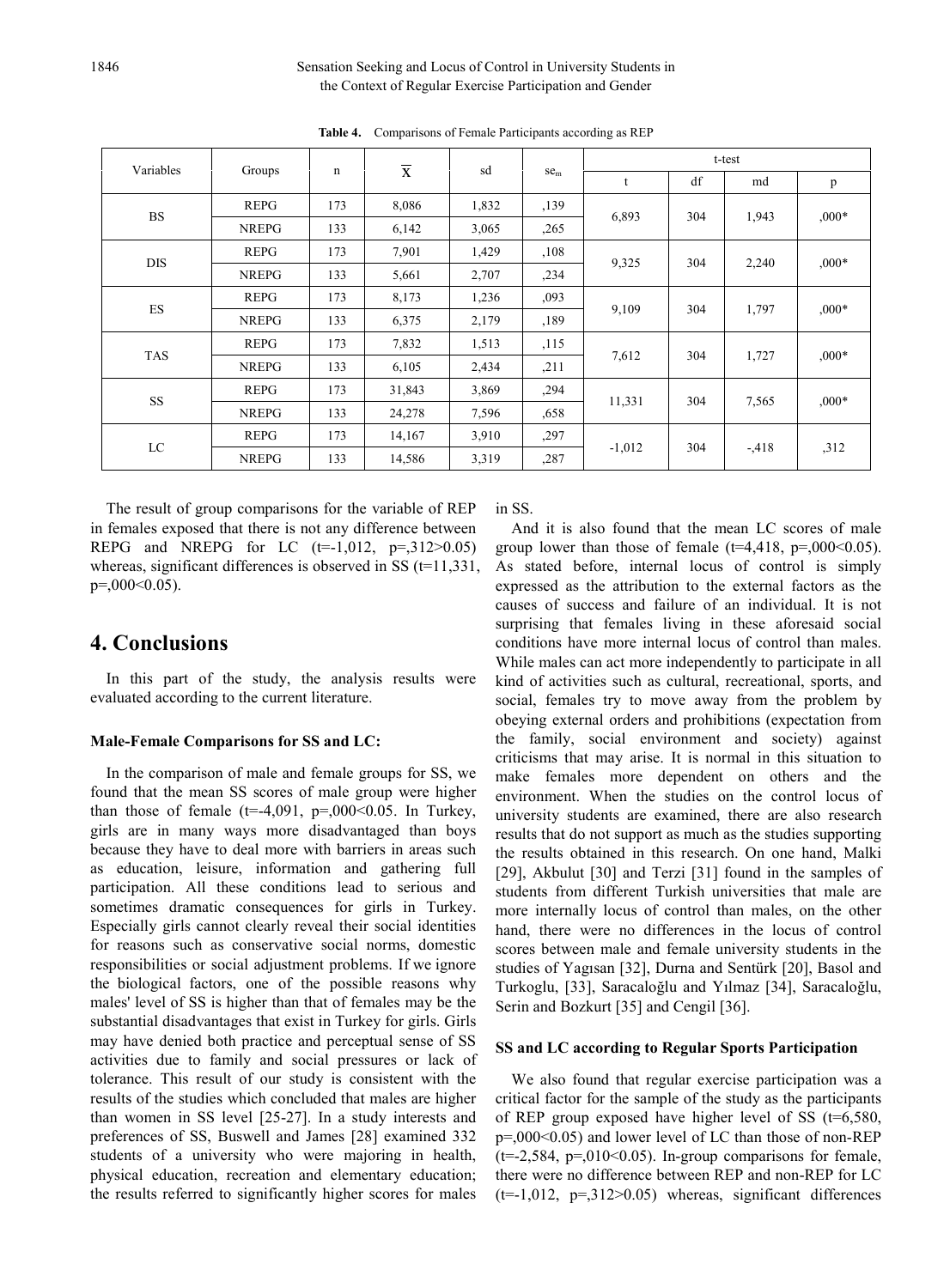were observed in SS ( $t=11,331, p=.000<0.05$ ). Additionally, in-group comparisons for male, there was no difference between REP and non-REP groups for SS  $(t=1.027)$ , p=,305>0.05) but LC (t=-4,133, p=,000<0.05). Similar results were in the study of Mokhtari et al. [37]; athletes scored higher in SS than non-athletes. Schroth [38] determined that male athletes scored higher in SS than male non-athletes; moreover, the SS scores of male contact sport athletes were higher than male non-contact sport athletes. The same results were also for female; female athletes had significantly higher SS scores than female non-athletes. O'Sullivan et al. [39] got discordant results to ours as male football players scored lower than the general university male population on SS. Malkin and Rabinowitz [40] concluded that high sensation seekers have more participation in high-risk activities and there are some cultural and economic differences between high and low sensation seekers. In some researches [41,42] it is exposed that high-risk sports participants have higher levels of SS and openness to experience than those of low-risk sports. But some findings were discordant to ours [43,44]. In this study a significant difference was found between LC of male and female university students; the female had higher scores of LC. There are many researches that support this result [45-47]. But some contradictory results are also available [48-51]. Physical activity is related to LC [52]. Athletes have been found to possess a greater internal LC due to participation in competitive situations [53]. Athletes also have more control on their life and see themselves the reason for their successes and defeats. There were meaningful differences observed in LC levels of athlete and non-athlete girl students [54].

The study which aimed to determine the LC and SS level of university students according to regular exercise participation (REP) and gender (G) concluded that males are more internally controlled than female, and the male have higher level of SS when compared to the female, REP is also effective on SS and LC. The literature supports most of the results, but not all. So, further research on the same issue should be conducted to reach certain results.

## **REFERENCES**

- [1] J.B. Rotter. Social learning and clinical psychology, Englewood Cliffs, New Jersey: Prentice-Hall, 1954.
- [2] J.B. Rotter. Generalized expectancies for internal versus external control of reinforcements, Psychological Monographs, General and Applied, 80, 1-28, 1966.
- [3] A.R. Ozolins, U. Stenström. Validation of health locus of control patterns in Swedish adolescents, Adolescence, 38(152), 651-657, 2003.
- [4] M. Zuckerman, Sensation seeking and risky behavior, Washington, DC: American Psychological Association, 2007.
- [5] J.B. Hittner, R. Swickert. Sensation seeking and alcohol use:

meta analytic review. Addictive Behaviour, 31(8), 1383-1401, 2006.

- [6] G. Fuchs. Low versus high sensation-seeking tourists: a study of backpackers' experience risk perception, International Journal of Tourism Research, 15(1), 81-92, 2013.
- [7] Pizam, A. Reichel, N. Uriely. Sensation seeking and tourist behavior. Journal of Hospitality and Leisure Marketing. 9(3-4), 17-33, 2001.
- [8] W. Wang, Y. Wu, Z. Peng, S.W. Lu, L. Yu, G.P. Wang, X.M. Fu, Y.H. Wang. Test of sensation seeking in a Chinese sample, Personality and Individual Differences, 28(1), 169-179, 2000.
- [9] P. Eachus. Using the brief sensation seeking scale (bsss) to predict holiday preferences, Personality and Individual Differences, 36(1), 141-153, 2004.
- [10] E.S.T. Wang, L.S.L. Chen, J.Y.C, Lin, M.C.H. Wang. The relationship between leisure satisfaction and life satisfaction of adolescents concerning online games, Adolescence, 43(169), 177-184, 2008.
- [11] N. Lapsekili, Ö. Uzun, M. Ak. Obsesif kompulsif bozukluk olgularında heyecan arama davranışı, Klinik Psikiyatri, 13(4), 170-176, 2010.
- [12] K.Y. Şimşek. Ekstrem spor tüketim güdülerinin Türkiye'deki ekstrem spor katılımcılarının algıladıkları değere, algıladıkları tatmine ve davranışsal niyetlere etkisi. (Doktora Tezi). Eskişehir, Anadolu Üniversitesi Sağlık Bilimleri Enstitüsü, 2011.
- [13] J. Dworkin. Risk taking as developmentally appropriate experimentation for college students, Journal of Adolescent Research, 20 (2), 219-241, 2005.
- [14] Z.F. Temel, A. Aksoy. Ergen ve gelişimi, yetişkinliğe ilk adım, 1.basım, 2001.
- [15] R.M. Trimpop, The Psychology of Risk Taking Behavior. Amsterdam: Elsevier Science, 1994.
- [16] Ö.E. Gülgez. Lise öğrencilerinin olumsuz risk alma davranışlarının psikolojik belirtiler, yaş ve cinsiyet değişkenleri açısından incelenmesi. Yayınlanmamış Yüksek Lisans Tezi. Gazi Üniversitesi, Eğitim Bilimleri Enstitüsü, Eğitimde Psikolojik Hizmetler Anabilim Dalı, 2007.
- [17] E. Gullone, S. Moore. Adolescent risk-taking and the five factor model of personality. Journal of Adolescence, 23 (4), 393-407, 2000.
- [18] M. K. Hartman, H.E. Rawson. Differences in and correlates of sensation seeking in male and female athletes and nonathletes, Personality and Individual Differences, 13(7), 807-812, 1992.
- [19] C. Koca, F. H. Aşçı, Z. B. Oyar. Elit sporcuların denetim odağı ve fiziksel benlik algısının cinsiyete, yapılan spor branşına ve spor deneyimine göre karşılaştırılması, Gazi Beden Eğitimi ve Spor Bilimleri Dergisi, 8(4), 3-10, 2003.
- [20] U. Durna, F.K. Şentürk, Üniversite öğrencilerinin sosyal faaliyetlerinin denetim odağı düzeyi açısından incelenmesi: Bir devlet üniversitesi örneği. Süleyman Demirel Üniversitesi İktisadi ve İdari Bilimler Fakültesi Dergisi, 17(2), 187-202, 2012.
- [21] M. Zuckerman. Behavioral expressions and biosocial bases of